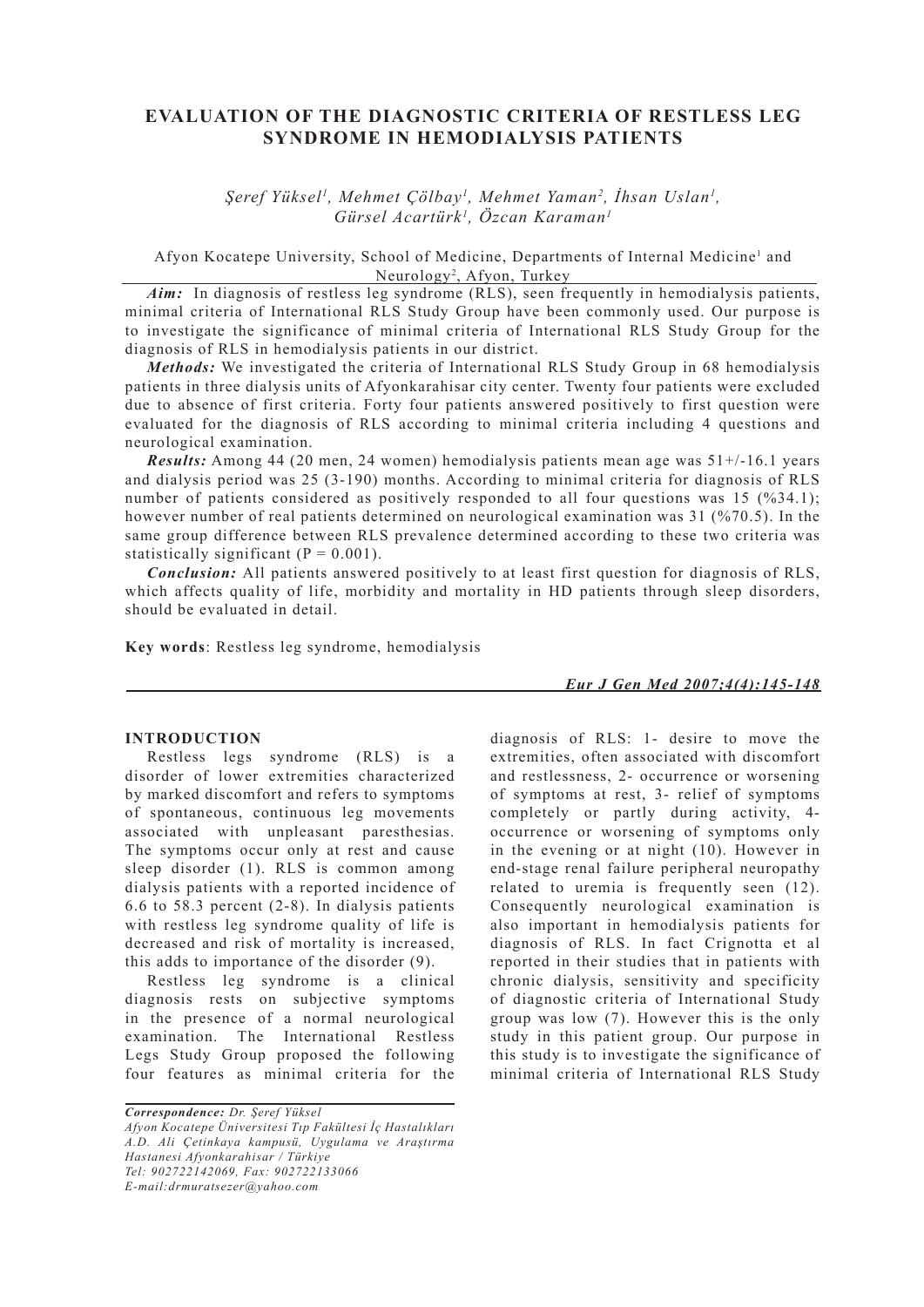| Variables                                 | RLS positive<br>(n:31) | RLS negative<br>(n:13) | Total<br>(n:44)   | p value |
|-------------------------------------------|------------------------|------------------------|-------------------|---------|
| Male no. $(\%)^{\dagger}$                 | 15(48.4)               | 5(38.5)                | 20(45.5)          | 0.546   |
| Age (year)                                | $51.4 \pm 16.4$        | $53.0 \pm 15.8$        | $51.9 \pm 16.1$   | 0.780   |
| Dialysis duration (month) $\frac{1}{x}$   | $24(6-180)$            | $40(6-190)$            | $25(3-190)$       | 0.471   |
| BMI $(kg/m^2)^{\ddagger}$                 | $21.9(16.0-31.3)$      | $21.7(16.9-28.4)$      | $21.8(16.0-31.3)$ | 0.938   |
| $Hb$ (g/dl)                               | $10.1 \pm 1.7$         | $10.4 \pm 1.5$         | $10.2 \pm 1.6$    | 0.589   |
| Creatinin $(mg/dl)$ <sup>:</sup>          | $8.2(2.7-14.6)$        | $8.1(6.9-12.2)$        | $8.1(2.7-14.6)$   | 0.252   |
| $CaxP$ (mg <sup>2</sup> /d <sup>2</sup> ) | $42.2 \pm 15.4$        | $47.9 \pm 11.8$        | $43.9 \pm 14.6$   | 0.241   |

**Table 1. Demographic characteristics and laboratory findings of patients\***

*\* All parameters were shown as mean values (SD) and t-test was used if not mentioned an other method. † Ki-square test was used.*

*‡ Parameters were shown as average values (min-max) and Mann-Whitney U test was used.*

*BMI; body mass index, Hb; hemoglobin, CaxP; calcium phosphorus product*

Group for the diagnosis of RLS in hemodi alysis patients in our district.

#### **MATERIALS AND METHODS**

We have conducted our study in three dialysis units in city center of Afyonkarahisar. In these dialysis units 68 hemodialysis patients have fulfilled informed consent forms. Socio-demographic characteristics and laboratory values of patients were provided from hospital registries and measurements in last month were used.

We investigated each of the criteria of International RLS Study Group for the diagnosis of RLS in each participant. Twenty four patients replied the first question negatively, RLS was not considered in these patients, so other three questions were not asked and questionnaire was finished. Forty four hemodialysis patients replied the first question positively, questionnaire for minimal criteria for the diagnosis of RLS including 4 questions was completed and neurological examination was planned. All patients were examined by the same neurologist.

**Table 2. Distribution of prevalence of patients diagnosed as RLS on neurological examination**

| Questionnaire | Patients              | with |       |
|---------------|-----------------------|------|-------|
| Results       | RLS, $n\frac{\%}{\ }$ |      | р     |
| $+1$ (n:15)   | 10(66.7)              |      |       |
| $+2(n:4)$     | 2(50.0)               |      | 0.667 |
| $+3$ (n:10)   | 7(70.0)               |      |       |
| $+4$ (n:15)   | 12(80.0)              |      |       |

*+1: Positively respondents to only first question. +2: Positively respondents to only first question along with one other question.*

*+3: Positively respondents to only first question along with two other questions.*

*+4: Positively respondents to all questions.*

A questionnaire with additional 12 questions including clinical specifications of leg complaints and questioning relations between these complaints and sleep was applied. Subsequently, patients those have RLS according to questionnaire of 4 questions and gold standard neurological examination was studied.

SPSS 10.0 packet program was used for statistical analysis. All parameters were summarized by descriptive statistics. In comparison of continuous parameters in groups with or without restless leg syndrome T-test or Mann-Whitney U tests were used and for categorical comparison Chi-square test was used. To compare prevalence of RLS in the same study group according to questionnaire and neurological examination McNemar test was used. P values <0.05 were considered as statistically significant.

#### **RESULTS**

Among 44 (20 men, 24 women) hemodialysis patients mean age was  $51\pm16.1$ years and median dialysis period was 25 months (range 3-190 months). Sociodemographic characteristics and laboratory findings of patients were shown in Table 1. In neurological examination of these patients answered positively to first question of questionnaire including minimal criteria for diagnosis of restless leg syndrome 31 (%70.5) patients were accepted as RLS. Between patients with or without restless leg syndrome according to neurological examination, there were no significant differences for age, dialysis period and other characteristics (Table 1).

According to answers on questionnaire, patients were classified as positively respondent to first question along with one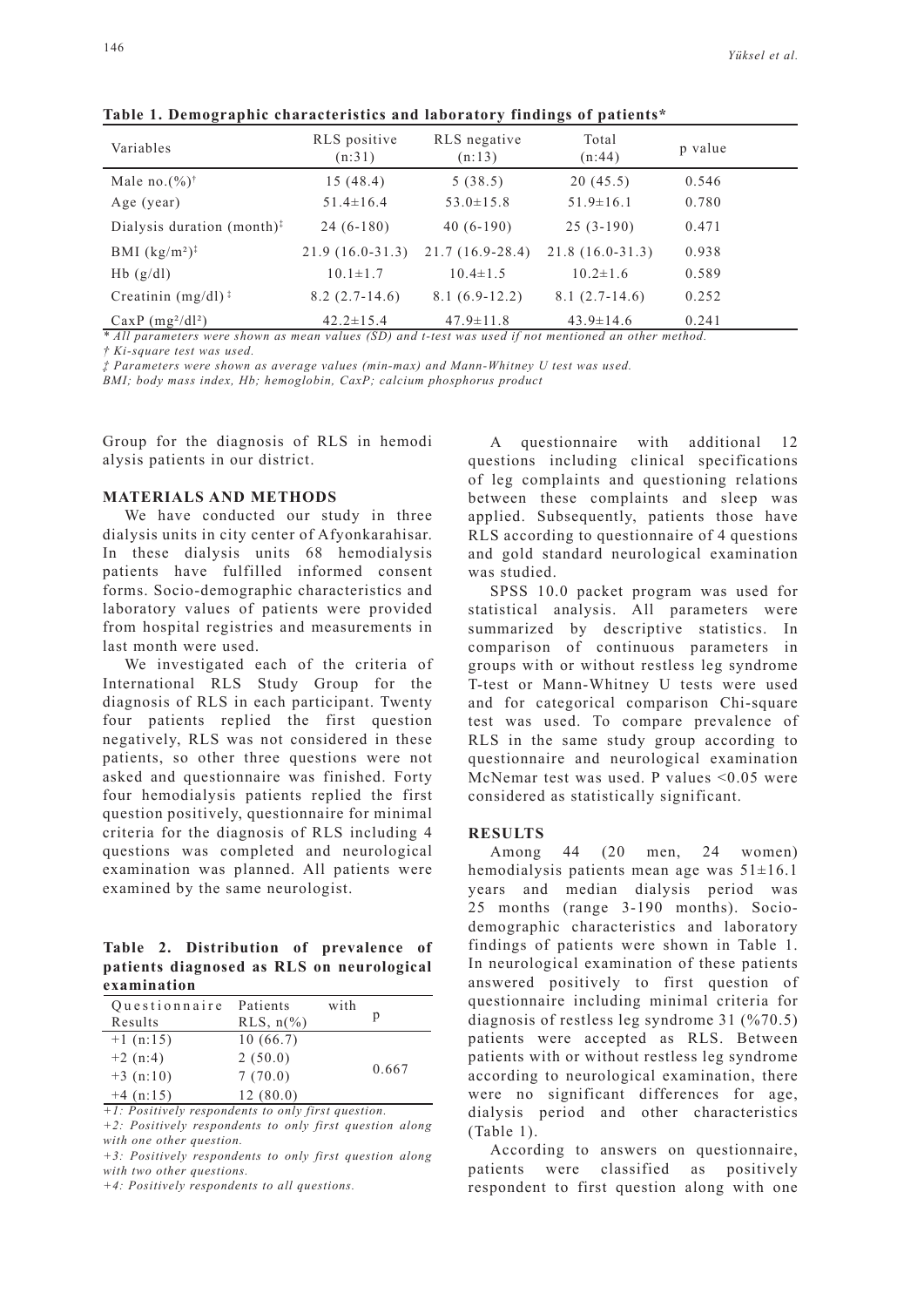other question, positively respondent to first question along with two other questions and positively respondent to all questions. Distributions of patients diagnosed as RLS on neurological examination in each group were shown in Table 2. There were no significant differences between RLS prevalence in groups  $(p=0.667)$ .

According to minimal criteria for diagnosis of RLS number of patients considered as positively responded to all four questions was 15 (34.1%); however number of real patients determined on neurological examination was 31 (70.5%). In the same group difference between RLS prevalence determined according to these two criteria was statistically significant ( $p = 0.001$ ).

### **DISCUSSION**

RLS is frequently seen in chronic renal failure and hemodialysis patients. In diagnosis of RLS, easy and practical minimal criteria of International RLS Study Group were used. In studies with hemodialysis patients, prevalence of RLS was reported between 6,6% and 58,3% according to these criteria (2-8). In our study including 68 hemodialysis patients 22% of patients were diagnosed as RLS.

Even though minimal criteria of International RLS Study Group is frequently used for diagnosis of RLS in hemodialysis patients, Crignotta et al have shown that these criteria were not reliable for diagnosis of RLS in hemodialysis patients (7). In this study, in patients positively responded all four questions sensitivity and specificity of these criteria were %44.7 and %81.6 respectively. Sensitivity and specificity of these criteria were also low in patients positively responded to one, two or three questions. There is no other study investigating significance of minimal criteria of International RLS Study Group for diagnosis of RLS in hemodialysis patients.

When the distribution of patients diagnosed according to minimal criteria of International RLS Study Group and neurological examination was concerned, it was seen that the proportion of patients diagnosed as RLS on neurological examination was 2 times higher than the proportion of patients diagnosed as RLS on questionnaire (70,4% and 34,1% respectively). The reasons for the lower proportion of RLS diagnosis based on minimal criteria may be mild complaints and complaints not considered seriously by patients. Consequently, real RLS patients might erroneously assessed on questionnaire and RLS diagnosis might be failed. RLS was diagnosed according to the neurological examination in 66% of patients answered positively only to first question, in 50% of patients answered positively to 2 questions, in %70 of patients answered positively to 3 questions and %80 of patients answered positively to all four questions. This result showed that minimal criteria of International RLS Study Group might give false negative and false positive results in HD patients for diagnosis of RLS.

Twenty percent of patients those answered positively to all four questions on questionnaire have not been diagnosed as RLS on neurological examination; the reason for this might be any other leg complaints such as paresthesias, pain, itching, cramps and peripheral neuropathy in these patients. This might lead to false positive RLS diagnosis.

In our study we confirmed that RLS has more frequently seen in HD patient group. In these patient groups, minimal criteria of International RLS Study Group frequently used for RLS diagnosis were shown to cause false negative and false positive results as in study of Crignotta et al. Based on questionnaire, in 31.4% of 44 patients RLS was diagnosed however on neurological examination %70.5 of these patients RLS was diagnosed. Therefore, we concluded that patients positively responded at least first question of minimal criteria of International RLS Study Group should also be assessed for RLS in detail.

The limitation of the present study was that we excluded the patients answered negatively to first question which was the basic one of the questionnaire. Studies including neurological examination of all patients by a neurologist should provide stronger information in this subject.

In conclusion, a true diagnosis is very important for RLS as it affects quality of life, morbidity and mortality in HD patients through sleep disorders. Therefore as well as patients positively responded all four questions, all patients answered positively to at least first question also should be assessed for RLS in detail including gold standart neurological examination.